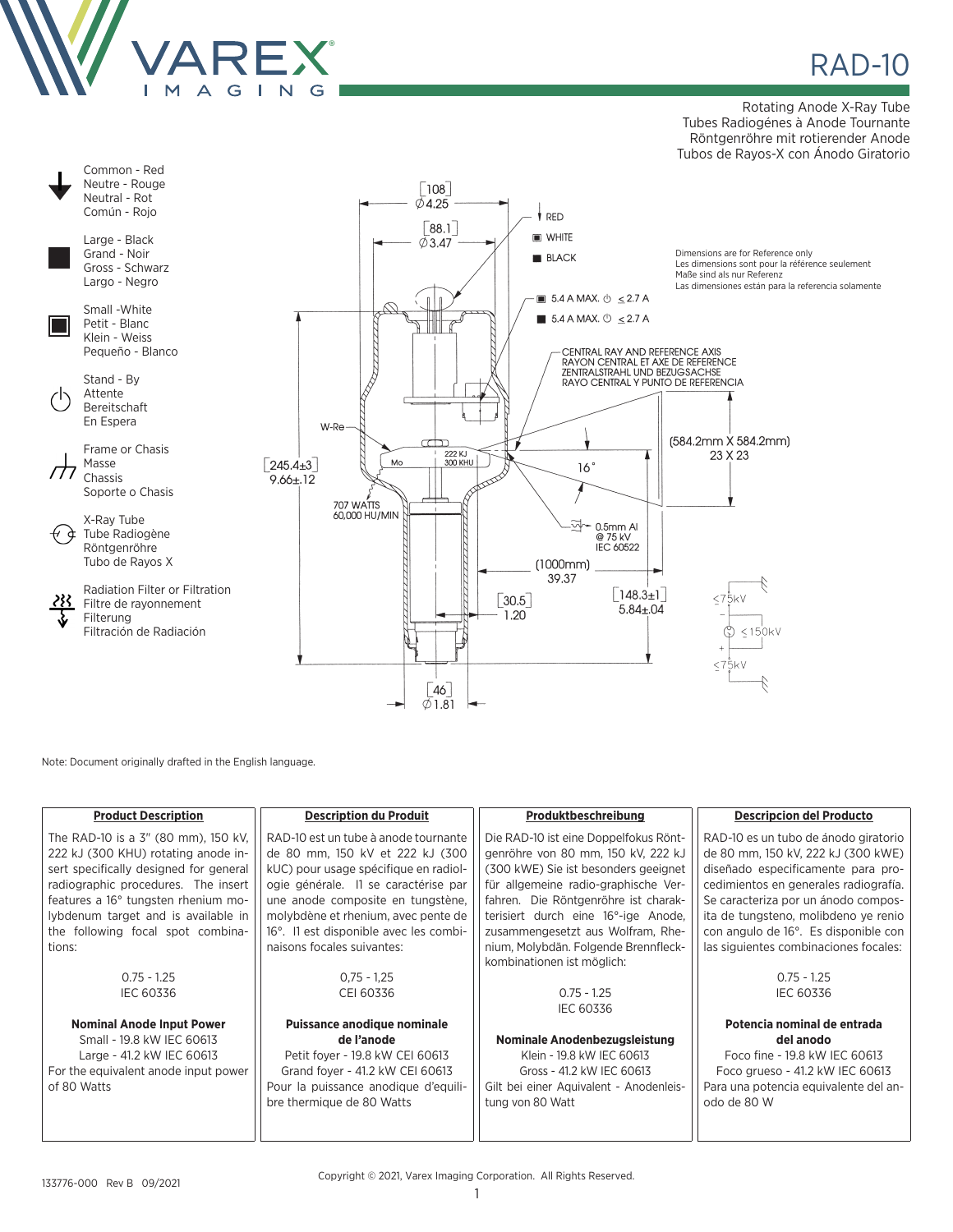![](_page_1_Picture_0.jpeg)

Single Load Ratings IEC 60613 Abaques de Chargepour Pose Unique CEI 60613 Brennfleck - Belastungskurven IEC 60613 Diagramas de Exposición Radiográfica IEC 60613

## 3 Ø Constant Potential

![](_page_1_Figure_4.jpeg)

**60 HZ - 3,450 RPM**

![](_page_1_Figure_6.jpeg)

| Nominal anode input power for the<br>lanode heat content 40%. IEC 60613 | Puissance calorifique nominale de<br>ll'anode: 40%. CEI 60613 | Thermische Anodenbezugsleistung bei   Aproximadamente el poder de<br>einer Wärmespeicherung von 40%. IEC   $ $ penetracion para obtener un<br>60613 | lalmacenaje de calor del anodo de 40%.<br><b>IEC 60613</b> |
|-------------------------------------------------------------------------|---------------------------------------------------------------|-----------------------------------------------------------------------------------------------------------------------------------------------------|------------------------------------------------------------|
|-------------------------------------------------------------------------|---------------------------------------------------------------|-----------------------------------------------------------------------------------------------------------------------------------------------------|------------------------------------------------------------|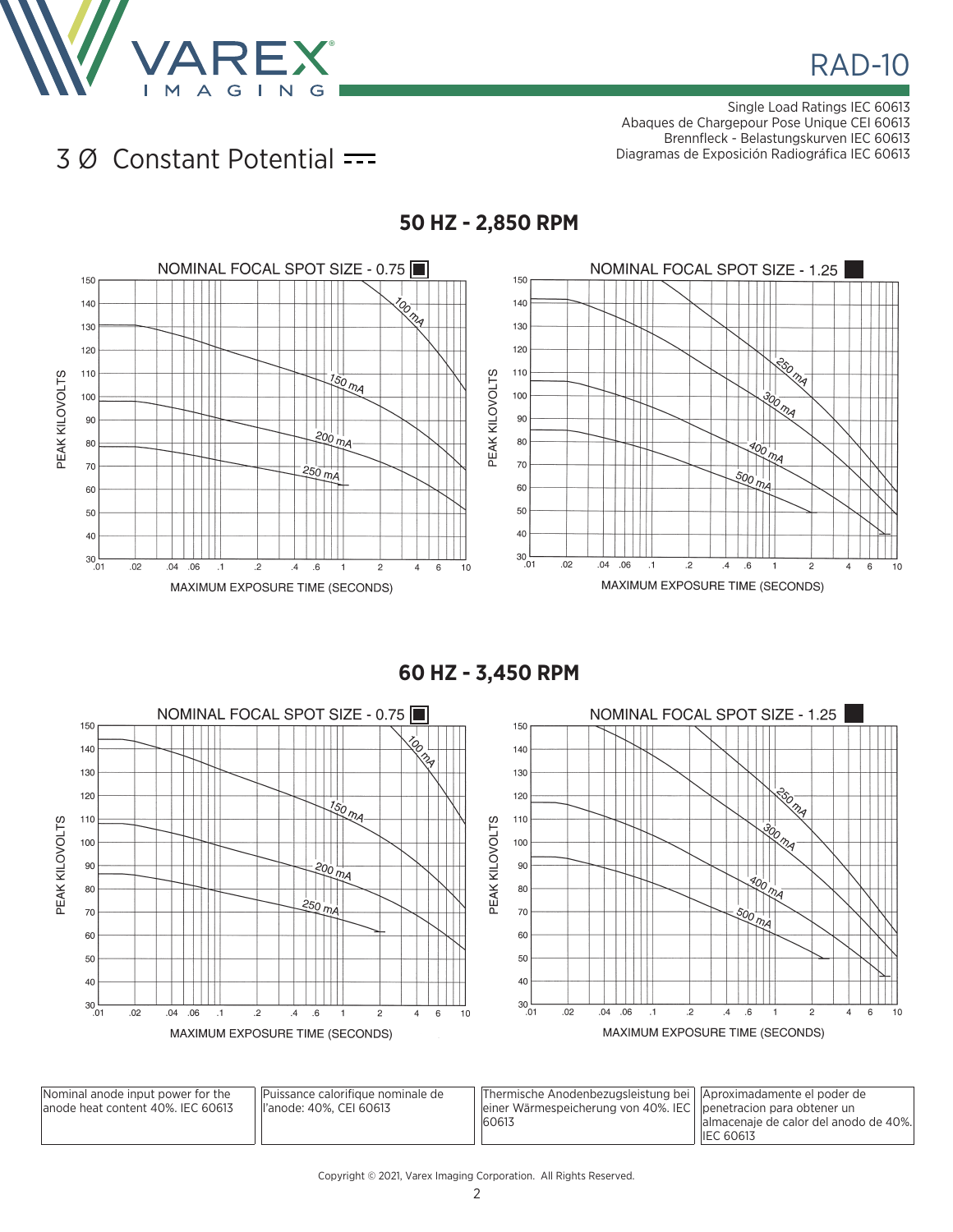![](_page_2_Picture_0.jpeg)

## **RAD-10**

Filament Emission Charts IEC 60613 Abaques d' Émissions des Filaments CEI 60613 Glühfadenemissionsdiagramm IEC 60613 Curvas de Emisión de los Filamentos IEC 60613

## 3 Ø Constant Potential

![](_page_2_Figure_4.jpeg)

| pour des expositions d'essai, référez-  Testaufnahmen verwenden, beziehen  exposiciones de prueba, refiérase a las<br>vous aux courbes maximales de kV, Sie sich hierbei auf die entsprechenden curvas de gradación de potencia para<br>rating curves shown for maximum<br> kV, tube emission, filament current,  d'émission du filament, de temps  Nennleistungskurven für max.  kV- <br>Verte. Röhrenemission. Heizstrom. Corriente en los filamentos, tiempo de<br>exposure time, and target speed.<br>d'exposition et de vitesse de rotation.  <br>und Anodendrehzahl.<br>del obietivo. | Note:<br>for trial exposures, refer to the power l | Remarque:<br>When using these emission curves Lors de l'utilisation de ces abagues   Wenn Sie diese Emissionskurven für   Si utiliza estas curvas de emisión para | Anmerkung: | Nota:<br>el máximo de kV, tubo de emisión,<br>exposión, y a las curvas de velocidad |
|---------------------------------------------------------------------------------------------------------------------------------------------------------------------------------------------------------------------------------------------------------------------------------------------------------------------------------------------------------------------------------------------------------------------------------------------------------------------------------------------------------------------------------------------------------------------------------------------|----------------------------------------------------|-------------------------------------------------------------------------------------------------------------------------------------------------------------------|------------|-------------------------------------------------------------------------------------|
|---------------------------------------------------------------------------------------------------------------------------------------------------------------------------------------------------------------------------------------------------------------------------------------------------------------------------------------------------------------------------------------------------------------------------------------------------------------------------------------------------------------------------------------------------------------------------------------------|----------------------------------------------------|-------------------------------------------------------------------------------------------------------------------------------------------------------------------|------------|-------------------------------------------------------------------------------------|